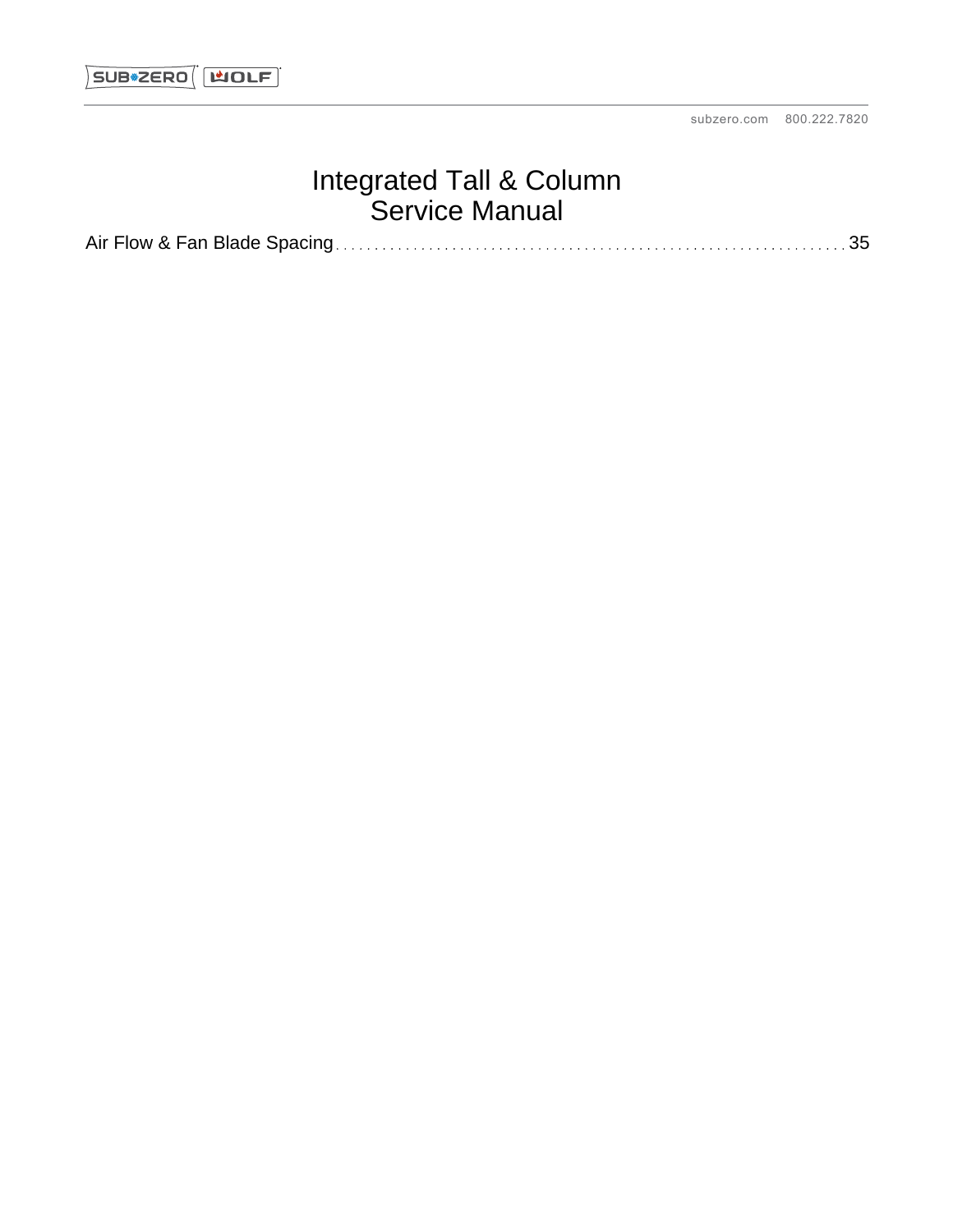

### **Figure 4-1. IC-24R, IC-30R, IC-36R Airflow**

For proper airflow, evaporator fan blades must be pushed onto the fan motor shafts fully, so that the motor shafts touch the fan blade stop point.



### **Figure 4-2. IC-18FI, IC-24FI, IC-30FI Airflow**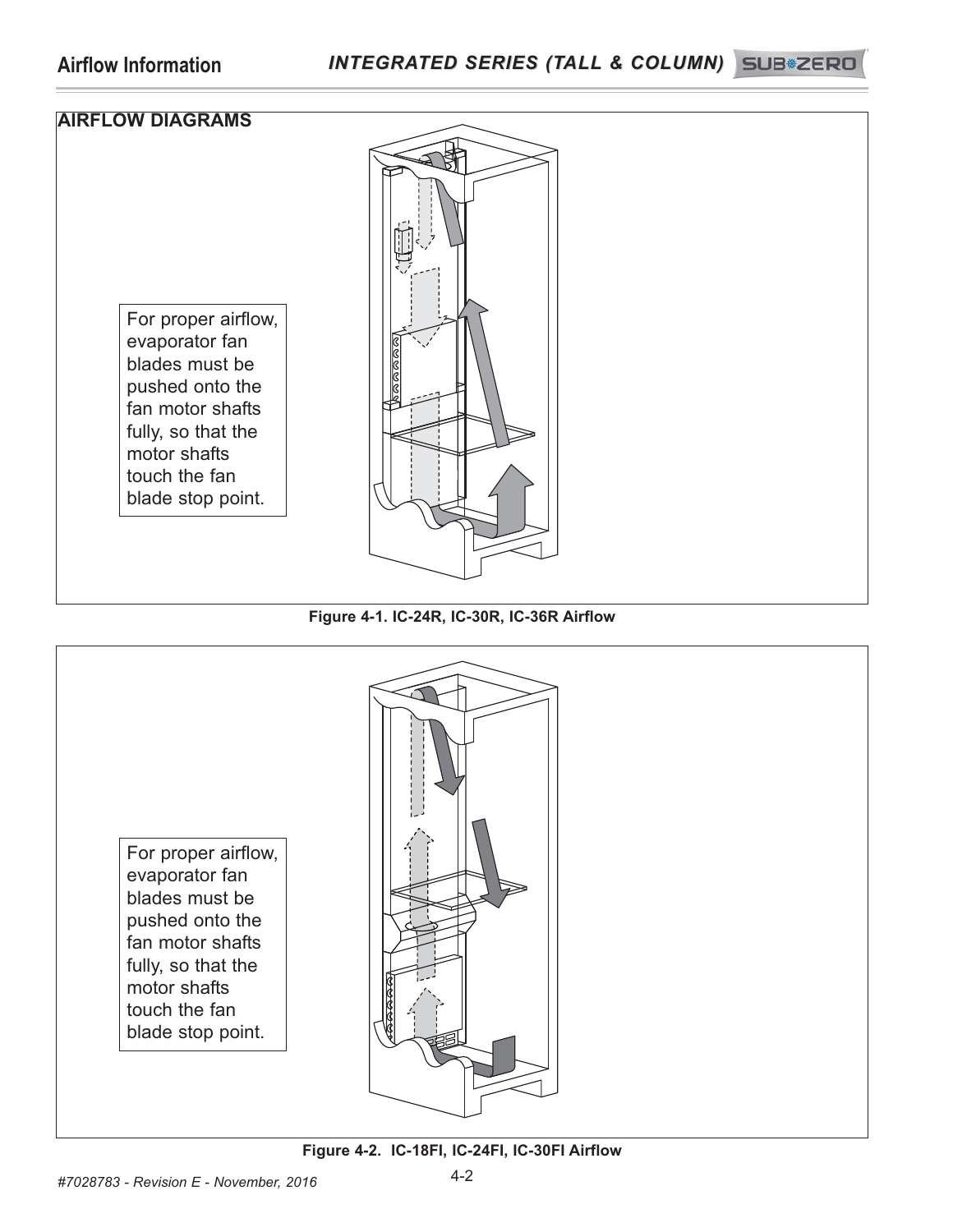## *INTEGRATED SERIES (TALL & COLUMN) INTEGRATED SERIES (TALL & COLUMN)* **Airflow Information**



## **Figure 4-3. IT-30CI, IT-36CI Airflow**

For proper airflow, evaporator fan blades must be pushed onto the fan motor shafts fully, so that the motor shafts touch the fan blade stop point.



## **Figure 4-4. IT-30R, IT-36R Airflow**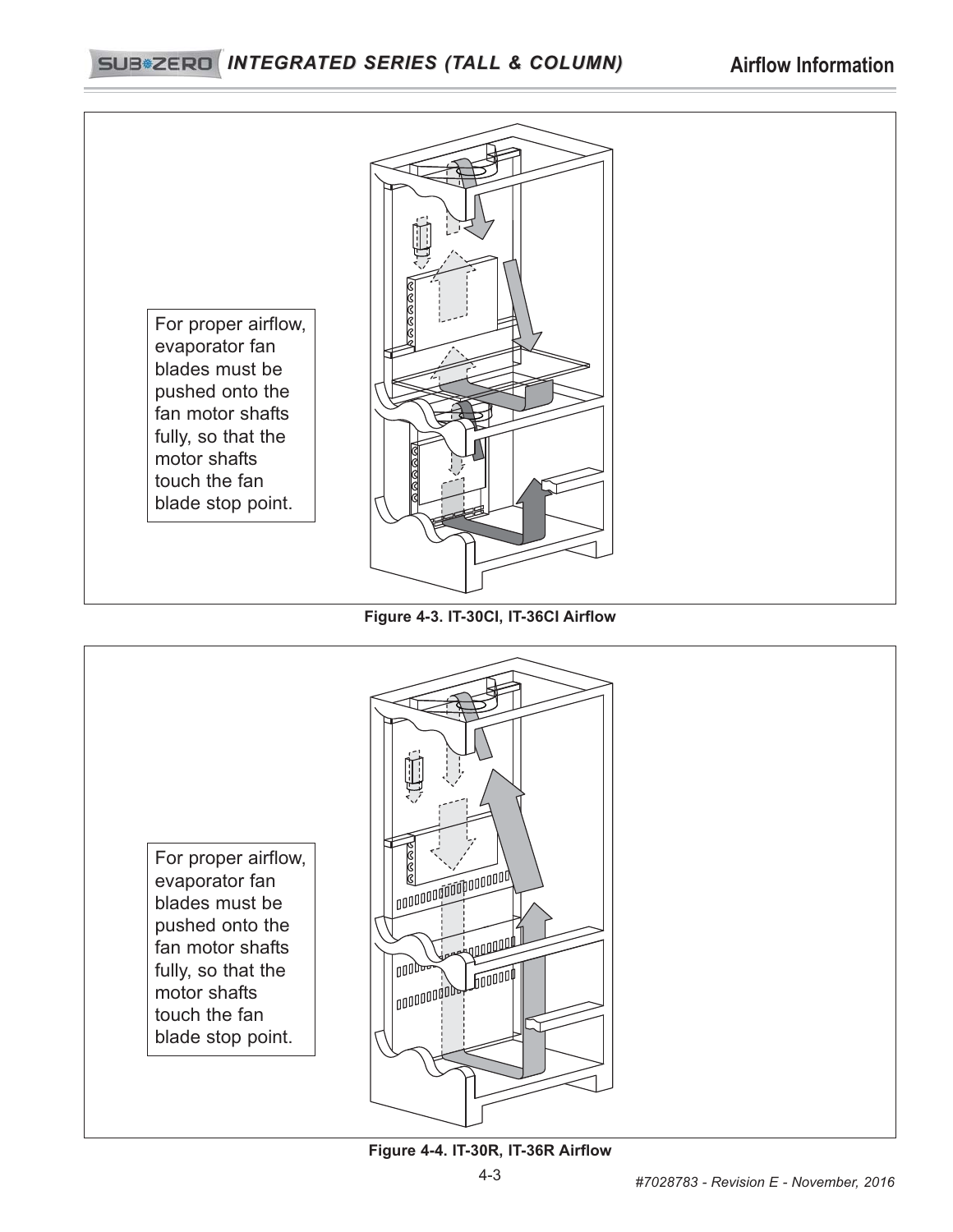## Airflow Information *INTEGRATED SERIES (TALL & COLUMN)* SUB\*ZERD



**Figure 4-5. IT-30FI, IT-36FI Airflow**